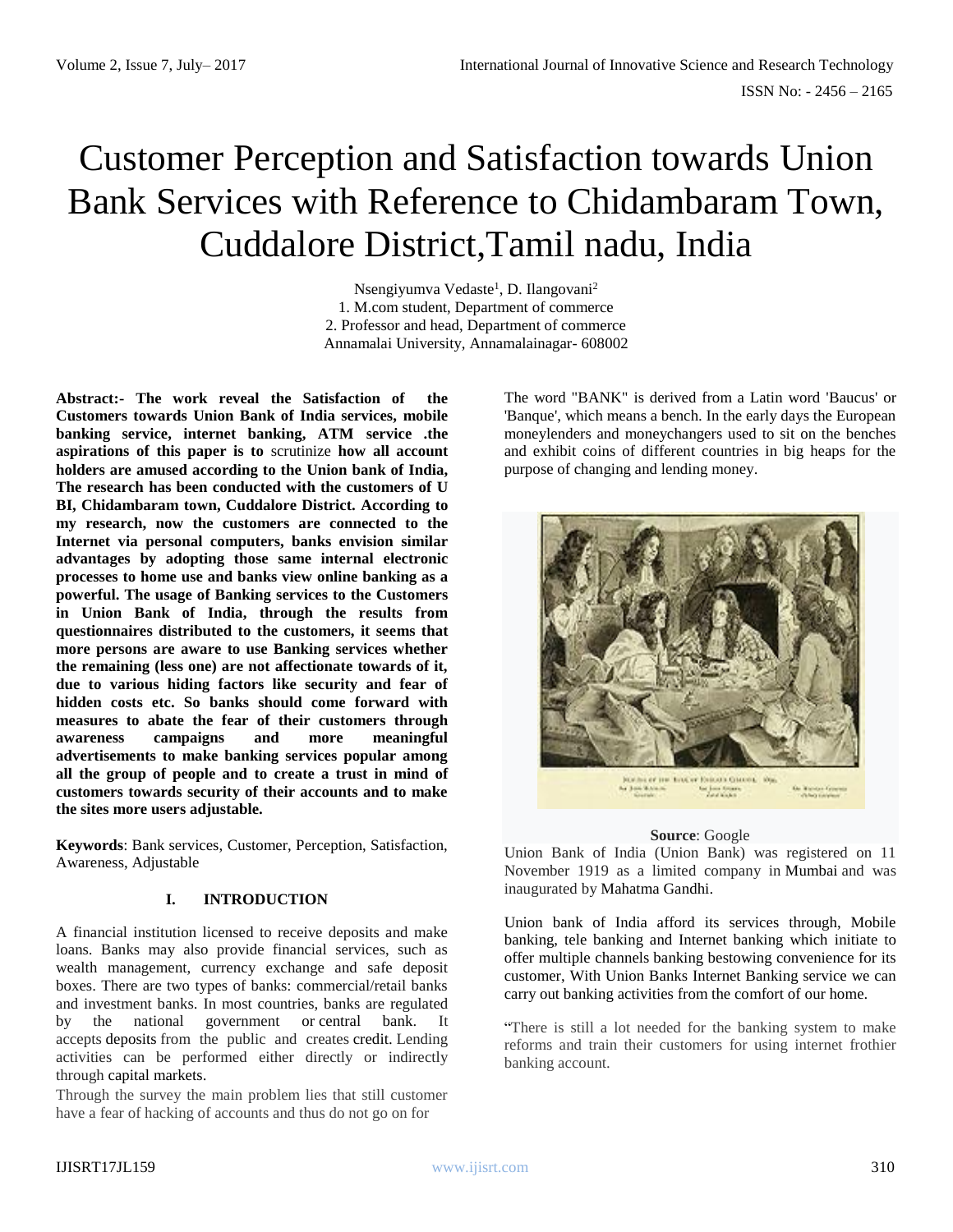Internet banking. Banks are trying their level best by providing the best security options to the customers but then to there is lot of factors which betrays customer from opening an internet bank account. we can see the time is changing and we The passage of time people are accepting technology there is still a lot of perceptual blocking which hampers the growth it's the normal tendency of a human not to have changes work on the old track."

Siddharth Agrwal, "Customer Perception Towards Internet Banking", more consumer resistance to *internet banking* postpones, opponents and rejecters", The International Journal of Bank Marketing,2009,Vol. 26, Iss. 6, pp. 440.

#### **II. REVIEW OF LITERATURE**

Joseph et al. $[1999]$ <sup>1</sup> in their title "internet banking" they analyzed that, the influence of internet on delivery of banking services, and they found six underlying dimensions of ebanking service quality such as convenience and accuracy, feedback and complaint management, efficiency, queue management, accessibility and customization.

Nachiket Mor, Head of ICICI's Treasury (March 2000)<sup>2</sup>. In his title, "the Indian internet Banking journey "He found that many of the major banks like ICICI, HDFC, Indusund, IDBI, Citibank, Global Trust Bank (GTB), Bank of Punjab and UTI were offering Internet banking services. Based on the analysts' comments that India had a high growth potential for Internet banking, the players focused on increasing and improving their Internet banking services.

IAMAI [2006] 3. In title, "Report on online banking", analyzed that, 43% of online banking user haven't started online financial transaction because of security reasons, 39% haven't started because they prefer face to face, 22% haven't started because they don't know how to use, for sites are not user friendly and for 2% banks are not providing the facility of internet banking. And they found that 68% of the customers cannot say that when they will start the financial transactions through internet They found that business-to-business transactions are the fastest growing segment of technologydriven services.

Sudarashan Tamar [2006]<sup>4 in</sup> his title "E-Banking in India". He analyzed that, the usage of E-banking is all set to increase among the service class. The service class at the moment is not using the services thoroughly due to various hurdling factors like in security and fear of hidden costs etc. So banks should come forward with measures to reduce the apprehensions of their customers through awareness campaigns and more meaningful advertisements to make E-banking popular among all the age and income groups. Further, with increasing consumer demands, banks have to constantly think of innovative customized services to remain competitive. E-Banking is an innovative tool that is fast becoming a necessity. It is a successful strategic weapon for banks to remain profitable in a volatile and competitive marketplace of today. In future, the availability of technology to ensure safety and privacy of e-transactions and the RBI guidelines on various aspects of internet banking will definitely help in rapid growth of internet banking in India.

Ahmadksath  $(2007)$ <sup>5</sup>, in his title. "E-banking consumer behavior" He analyzed that, 114 male and 36 female are using E-banking services of both the banks. The male are having more knowledge about the transactions and having more knowledge about the services provided by the banks. Only the working ladies having knowledge about the services or the female having the knowledge but not of the overall percentage of businessmen having complete knowledge about e-banking services provided by the bank while opening an account in it is 73%and the percentage of people have no awareness of ebanking services provided by the bank is 27%.

Sachin(2009)<sup>6</sup> in his titles. "A Project report on e-banking", he analyzed that, E-banking has become a necessary survival weapon and is fundamentally changing the banking industry worldwide. Today, the click of the mouse offers customer's banking services at a much lower cost and also empowers them with unprecedented freedom in choosing vendors for their financial service needs.

Nitesh Kumar  $[2010]$ <sup>7</sup> in his title "A Report on Awareness of Customer regarding Banking" He analyzed that "Banks are yet to adopt a purely customer-centric approach in the country and the approach remains more focused on products offered by banks. Banks are now talking about moving to a consumer focused approach in banking, the schemes and the services are really good as per the customers they are highly satisfied with the benefits and features of the schemes and the awareness

The key to success of this model would be to give clear ownership of accounts to relationship managers as well as incentive and disincentive mechanism based on measurable performance parameters.

Abhinav A.Tawani  $[2010]^8$  in her title, "Services provided by the bank through E-BANKING IN INDIA". She analyzed that people know about the Services but still many people are unaware and many of them are non-users so the bank, should by promotion try to retain the Customers. Banks should look should look forward to have some tie-ups with other financial institutions to increase the services.

Vivek Ran, Harshil Patel, Bhumit Patel, Akshar Amin [2010]<sup>9</sup> in their title " "A Report on Consumer Behavior Towards Ebanking(HDFC&ICICI)" They analyzed that, there is still a lot needed for the banking system to make reforms and train their customers for using internet for their banking account and the Services offered by Cinema halls and what gives a strong feeling to visit to those places.

They founded full picture about an attitude which is carried out by general public towards a various services offered by different cinema houses.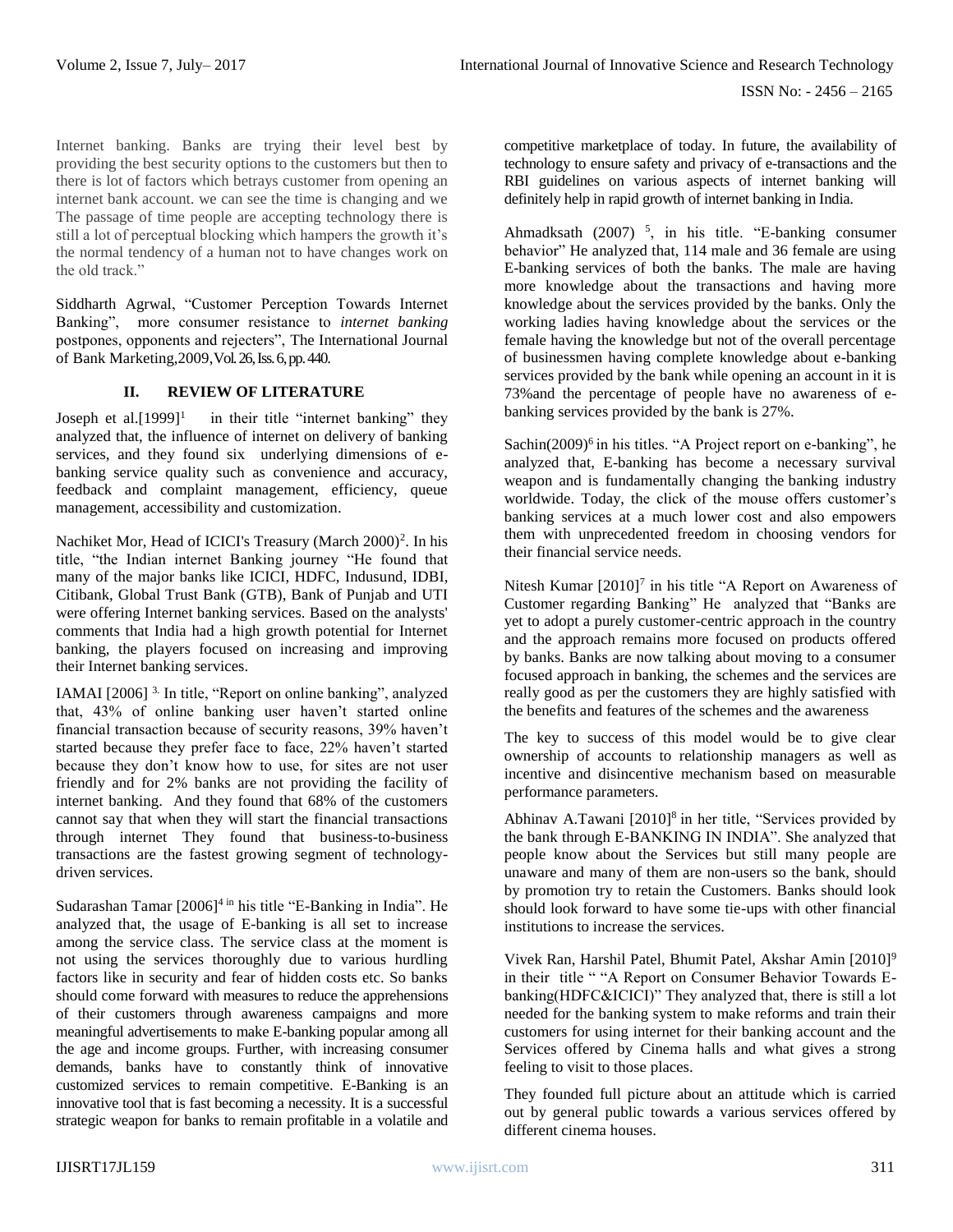Mohammed Thasleem  $[2013]^{10}$  in his title " A study on customer awareness on e-banking at union bank of India". Analyzed that, E-banking constitutes services provided in terms of ATMs, Debit Card, Credit Card, Phone Banking, Mobile Banking, Internet Banking etc, of which the first six have been covered. Amongst these ATM scores the largest used service status (75%), while mobile banking lags behind by scoring the least i.e. 7.5%, and Internet Banking with17.5%.

## *A. Need of the Study*

Internet is sequentially used by banks as a furrow for receiving instructions and delivering their products and services to their customers. This form of banking is generally referred to as Internet Banking, although the range of products and services offered by different banks assort widely both in their content. Therefore the study need; to ascertain growth direction of online banking service, Promoting banking services in banking industry to grasp about the current and future prospects of customer banking services, to perceive the cause of why customers are not using the banking services. Know which age of customers is using different banking services, to identify the major problems faced by the customers while using banking services.

### *B.**Objectives of the Study*

- To discern why customers are not using internet banking.
- To assimilate how the union bank of India provide fair services to its customers.
- To find out how customers aware to the services provided by bank

# *C.**Scope of the Study*

This study assists to meet with the customers of Union bank of India face to face.

This study was covered Banking service sector, this is a realistic source directly collected from the customers of Bank. The emergence of banking services has enabled the banks to offer real-time transactions and integrate all customers' related functions; Indian Banks are utilizing the new technology to provide better technology and convenient access to its customers, it is the way to know how people live with saving.

### *D. The Reason Why Union Bank Of India Has Been Selected.*

Union Bank of India is a famous bank and was established in the year 1919 and is one of the largest governments owned banks in India. One of the few banks to have successfully merged the traditional banking system with modern e-banking, Union Bank of India is also listed on the prestigious Forbes 2000 list. and I wanted to keep up on how about banking services are satisfied to the customers, and to know towards mutual collaboration between bank and account holders.

#### *E. Statement of the Problem*

Union Bank of India offers their customers the facility of Internet Banking service. With Union Banks Internet Banking service we can carry out banking activities from the comfort of our home /office with only our mouse. Using our Internet Banking ID and password, we can view our Union Bank accounts /do transactions online 24x7 without any hassle. We can transfer funds online to accounts maintained with any bank in India. We can also access all our Union Bank accounts from all around the world 24x7.but there are some hindrances; Customer does not access Internet banking due to of various reasons, such as: hidden cost charges of bank, account can meet the problem of hackers, security concern, fear, lack of operational knowledge.

### **III. RESEARCH METHODOLOGY**

Present study is based on both primary and secondary data. Secondary data have been collected from *different* Articles on Account Holders Banking Services taken from journals, magazines and through internet. And Primary data have been collected through Questionnaire from the respondents. The questionnaire was structured type and contained questions relating to different dimensions of Account Holders preferences among Customers such as level of usage, factors influencing the usage of banking services, benefits accruing to the users of banking services and problems encountered. An attempt was also made to elicit reasons for its non-usage. The questions included in the questionnaire were open-ended, dichotomous and offering multiple choices.

#### **IV. ANALYSIS OF ACCOUNT HOLDERS SATISFACTION**

| <b>Particulars</b> | <b>Numbers of</b><br><b>Respondents</b> | Percentage<br>(%) |
|--------------------|-----------------------------------------|-------------------|
| Male               | 36                                      | 72                |
| Females            | 14                                      | 28                |
| Total              | 50                                      | 100               |

Table 4.1 Gender Details of Respondents

Source: computed from primary data.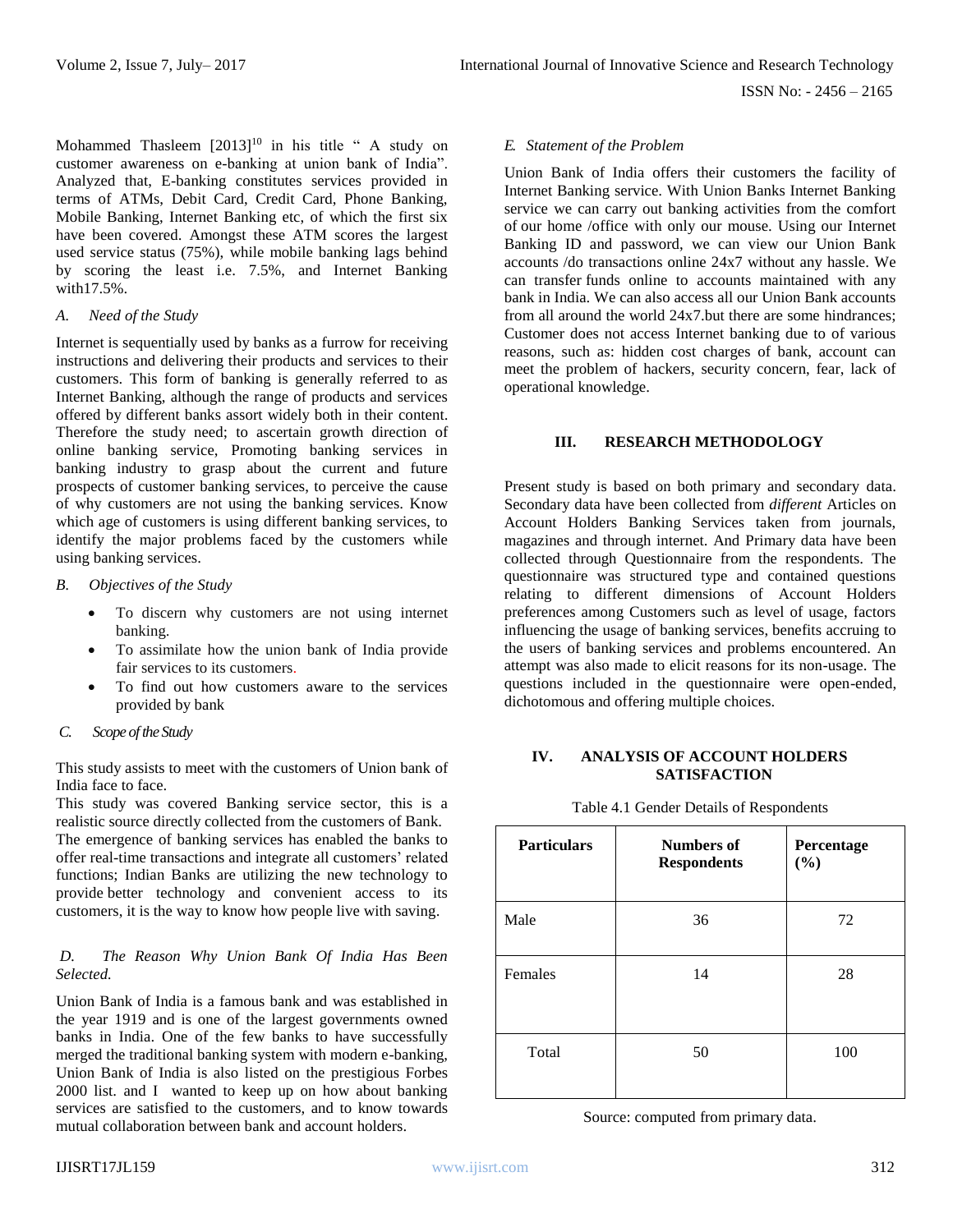**Interpretation**: from the above table4.1 shows the classification of respondents, 36 are Males (72%), and 14 are females (28%).

#### Gender Details of the Respondents



Figure 4.1. Sources Primary Data

**Interpretation**: the above table4.1 and figure4.1 show the classification of respondents, 36 are Males (72%), and 14 are females (28%).

| Table 4.2 Whether the Respondents are aware to banking |
|--------------------------------------------------------|
| services.                                              |

| <b>Particulars</b>      | Number of<br><b>Respondents</b> | Percentage (%) |
|-------------------------|---------------------------------|----------------|
| <b>ATM</b>              | 15                              | 30             |
| <b>Internet Banking</b> | 5                               | 10             |
| Mobile Banking          | 10                              | 20             |
| Credit Card             | 5                               | 10             |
| ATM cum Debit<br>Card   | 15                              | 30             |
| Total                   | 50                              | 100            |

Source: computed from primary data.

**Interpretation:** From the above Table4.11,out 50 Respondents 15 are aware to ATM(30%), 5 are aware to Internet Banking(10%), 10 are aware to Mobile Banking(20%), 5 are aware to Credit Card(10%),15 are aware to ATM Cum Card(30%).



whether Respondents are aware to



**Interpretation**: From the above Table4.11 and Figure4.11, out 50 Respondents 15 are aware to ATM(30%),5 are aware to Internet Banking(10%), 10 are aware to Mobile Banking(20%), 5 are aware to Credit Card(10%),15 are aware to ATM Cum Card(30%)

Table 4.3 Type of ATM Card used by the Respondents.

| <b>Particulars</b> | Number of<br><b>Respondents</b> | Percentage<br>(%) |
|--------------------|---------------------------------|-------------------|
| Credit<br>Card     | 25                              | 50                |
| Debit Card         | 25                              | 50                |
| Others             | 0                               | ∩                 |
| Total              | 50                              | 100               |

Source: computed from primary data.

**Interpretation**: from the above table4.4, out of 50 Respondents, 25 are us Credit card (25%), 25 are used Debit card (50%).